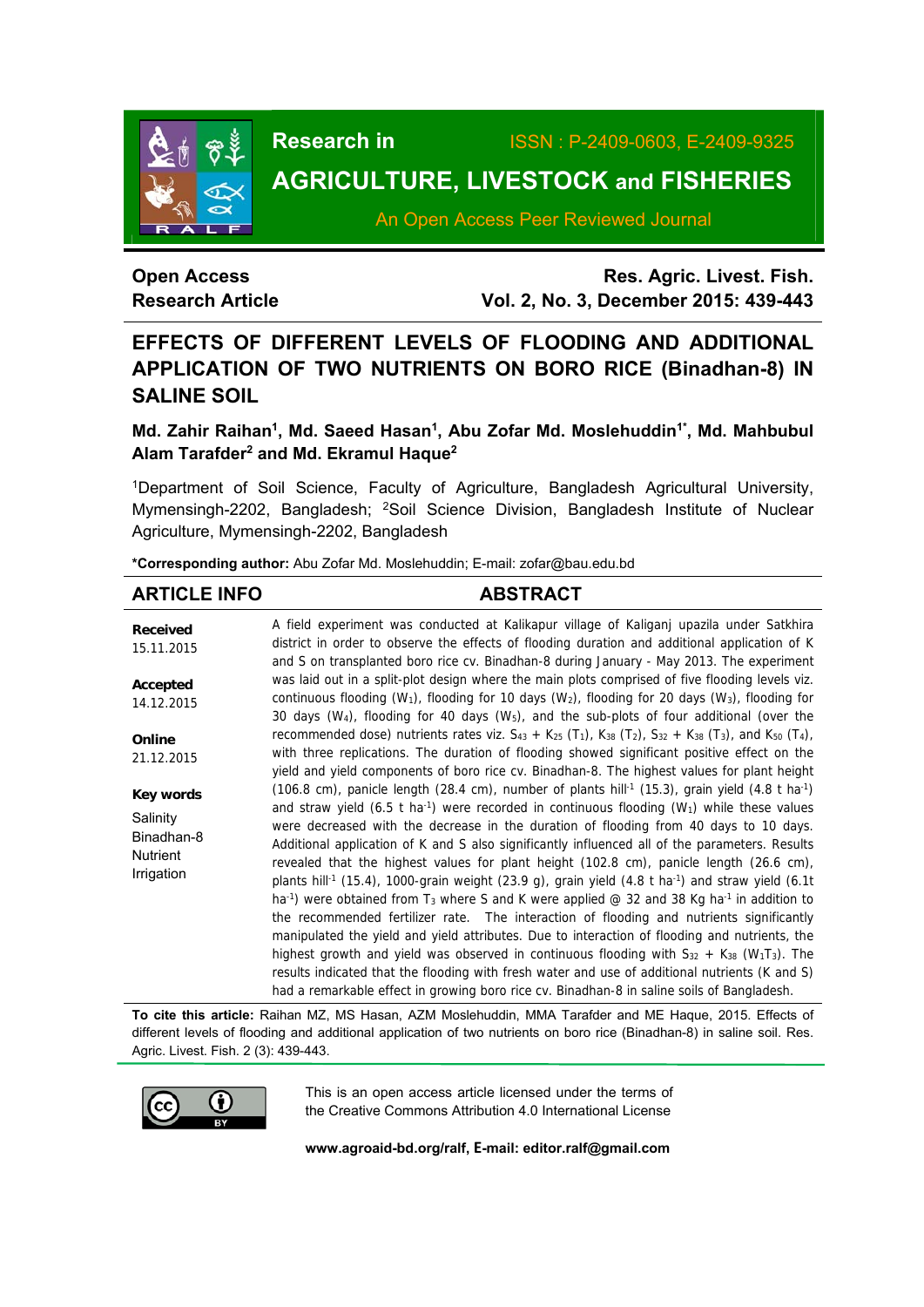# **INTRODUCTION**

 Rice (*Oryza sativa* L.) is the principal source of food for more than one third of the world's population. It is rated as one of the major food crops in the world, but is also considered extremely salt-sensitive (Maas and Hoffman, 1977).The total area and production of rice in Bangladesh are about 11.7 million hectares and 31.98 million metric tons, respectively (BBS, 2011). Soil salinity is a worldwide problem. Bangladesh is no exception to it. Coastal area in Bangladesh constitutes 20% of the country of which about 53% are affected by different degrees of salinity (Islam, 2005). Various agricultural regions have significantly lost their productivity due to soil salinity in last several decades. The worst salinity conditions are reported from the Khulna, Bagerhat, Satkhira and Patuakhali districts (SRDI, 2010). Salinity from flood irrigation can occur over time wherever irrigation occurs; since almost all water (even natural rainfall) contains some dissolved salts. When the plants use the water, the salts are left behind in the soil and eventually begin to accumulate. Since soil salinity makes it more difficult for plants to absorb soil moisture, these salts must be leached out of the plant root zone by applying additional water. Salinization from irrigation water is also greatly increased by poor drainage and use of saline water for irrigating agricultural crops (ILRI, 1989). Nelson (1978) reported that potassium has a positive role in plant growth under saline conditions, because this element plays an essential role in photosynthesis, osmoregulatory adaptations of plant to water stress. On the other hand, Sharma (2001) stated that the application of gypsum could alleviate the adverse effects of salinity and increase tolerance to salinity in rice plants. The aim of the present study was to explore the impact of flooding (with fresh water irrigation) duration and additional application of K and S (as gypsum) on transplanted boro rice cv. Binadhan-8 in a saline area of Bangladesh.

# **MATERIALS AND METHODS**

 The study was conducted in a farmer's field at Kalikapur village in Kaliganj upazila under Satkhira district during the boro season (January to May 2013). The experimental site belongs to the Agro-ecological Zone of the Ganges Tidal Floodplain. The general soil type was the Calcareous Dark Grey Floodplain Soils. The soil was clav in texture, having pH 7.4, total nitrogen 0.1%, available phosphorus 4.37mg kg<sup>-1</sup>, and available potassium 0.082 cmolc kg<sup>-1</sup>. The salinity of water in the experimental site was gradually increased from January to May 2013 (except February) having EC values of 3.70, 2.90, 4.50, 5.31, 8.8 dS m<sup>-1</sup>, respectively. The variety used for the experiment was Binadhan-8. It was developed by the Bangladesh Institute of Nuclear Agriculture. It was released in 2010 as salt tolerant boro rice variety.

 The experiment was laid out in a split-plot design with three replications. The size of the individual plot was: 3m x 4m. The block to block and plot to plot distances were maintained as 1m and 40cm, respectively. Total 1000 m<sup>2</sup> area was used for this study. The main plots were used for five flooding levels viz. continuous flooding (W<sub>1</sub>), flooding for 10 days (W<sub>2</sub>), flooding for 20 days (W<sub>3</sub>), flooding for 30 days (W<sub>4</sub>), flooding for 40 days  $(W_5)$ , and the sub-plots were used for four treatments of additional (over the recommended dose) nutrients rates viz. S<sub>43</sub> + K<sub>25</sub> (T<sub>1</sub>), K<sub>38</sub> (T<sub>2</sub>), S<sub>32</sub> + K<sub>38</sub> (T<sub>3</sub>), and K<sub>50</sub> (T<sub>4</sub>), with three replications. In cases of W<sub>2</sub> to W5, the flooding was done with fresh water at 15 days after transplanting. The subscript in the nutrients treatments means the amount of particular nutrient  $@$  kg ha<sup>-1</sup>. A basal dose of 120 kg N, 14 Kg P, 36 Kg K, and 8 kg S from urea, TSP, MoP and gypsum, respectively, were applied in all plots as per the recommended dose of the soil of that AEZ (BARC, 2005). The full amount of TSP, MoP and gypsum were added as broadcast during final land preparation. Urea was applied in three equal splits viz. three days of transplanting, 28 days after transplanting (tillering stage) and 50 days of transplanting (panicle initiation stage).

# **RESULTS**

#### **Effects of flooding levels on Binadhan-8**

 Results revealed that different levels of flooding significantly affected the yield components of boro rice cv. Binadhan-8. The maximum values of plant height (106.80 cm), panicle length (28.41 cm), plants hill<sup>-1</sup> (15.32) were recorded in continuous flooding  $(W_1)$ , then decreased with the duration of flooding (40, 30, 20 and 10 days) and the minimum values of these parameters were observed in flooding for 10 days ( $W<sub>2</sub>$ ). However, the flooding treatments had no significant impact on the 1000-grain weight (Table 1).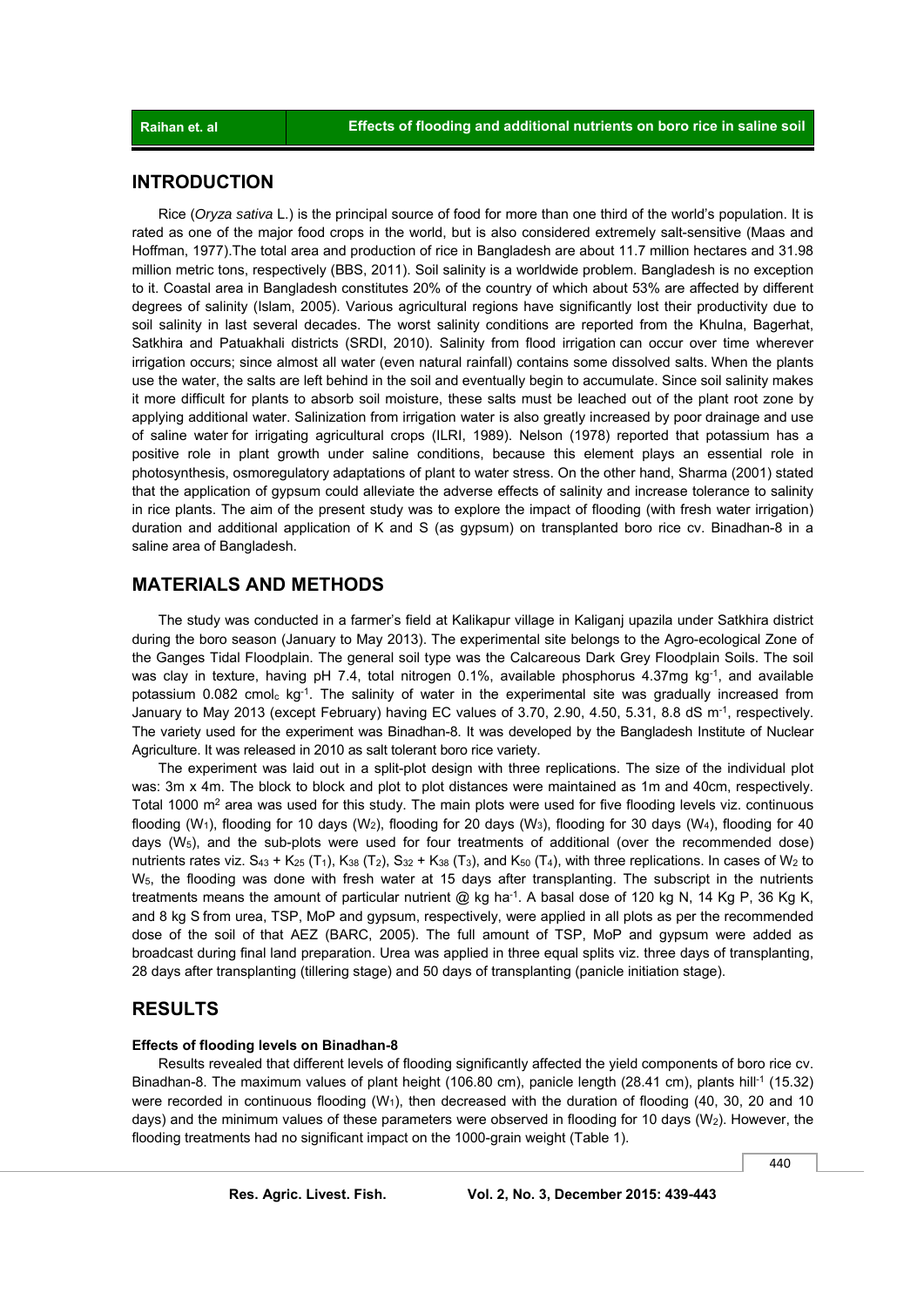**Raihan et. al Effects of flooding and additional nutrients on boro rice in saline soil** 

 The similar trend was also observed for the yield of Binadhan-8. The highest grain yield (4.84 t ha-1) and straw yield (6.47 t ha<sup>-1</sup>) were recorded in continuous flooding (W<sub>1</sub>) and the lowest (3.94 and 5.16 t ha<sup>-1</sup>, respectively) in W2 (Table 1).The grain yield was significantly decreased with the reduction in flooding duration, although straw yield for 30 and 40 days flooding were statistically similar.

#### **Effect of additional application of nutrients on Binadhan-8**

 Application of additional nutrients (K and S) significantly influenced all parameters of rice (Table 2). The highest values for plant height (102.80 cm), panicle length (26.60 cm), plants hill<sup>-1</sup> (15.44), the 1000-grain weight (23.88 g) were obtained from T<sub>3</sub>, where S and K were applied at the rate of 32 and 38 kg ha<sup>-1</sup>, respectively. Except 1000-grain weight, the next highest values were observed in T<sub>1</sub>, where 43 Kg S and 25 Kg K were applied. The application of K alone  $(T_2$  and  $T_4$ ) showed inferior result compared to both additional nutrients application (T<sub>1</sub> and T<sub>3</sub>).

Similarly, the highest grain yield (4.84 t ha<sup>-1</sup>) and straw yield (6.05 t ha<sup>-1</sup>) were also obtained from (S<sub>32</sub> +  $K_{38}$ ) (T<sub>3</sub>), followed by S<sub>43</sub> + K<sub>25</sub> (T<sub>1</sub>), whereas the lowest values were obtained from T<sub>2</sub>, where K alone was applied at the rate of 38 kg K ha-1.

#### **Interaction effect of flooding level and additional application of nutrients on Binadhan-8**

It is evident from Table 3 that the interaction between different levels of flooding and additional application of nutrients had significant effect in respect of all parameters. The highest plant height (108.7 cm), panicle length (28.99 cm), number of plants hill<sup>-1</sup> (21.53), number of 1000-grain weight (25.43 g), grain yield (5.14 t ha-<sup>1</sup>), straw yield (6.82 t ha<sup>-1)</sup> were obtained from continuous flooding,  $S_{32} + K_{38}$  (W<sub>1</sub>T<sub>3</sub>) while the lowest value obtained from flooding for 10 days,  $K_{38}$  (W<sub>2</sub>T<sub>2)</sub> except number of plants hill<sup>-1</sup>. The highest grain yield obtained from W<sub>1</sub>T<sub>3</sub> was also statistically comparable with those obtained from W<sub>4</sub>T<sub>3</sub> and W<sub>5</sub>T<sub>3</sub>treatment combinations.

| Level of flooding                         | <b>Plant</b><br>height (cm) | <b>Panicle</b><br>length (cm) | Plants hill $-1$    | 1000 grain<br>weight (g) | Grain yield<br>$(t \, ha^{-1})$ | <b>Straw yield</b><br>$(t \, ha^{-1})$ |
|-------------------------------------------|-----------------------------|-------------------------------|---------------------|--------------------------|---------------------------------|----------------------------------------|
| Continuous flooding<br>$(W)_{1}$          | 106.8a                      | 28.41 a                       | 15.32a              | 23.40                    | 4.841 a                         | 6.466 a                                |
| Flooding for 10 days<br>(W <sub>2</sub> ) | 98.3 d                      | 25.30d                        | 12.35c              | 23.77                    | 3.935 e                         | 5.155c                                 |
| Flooding for 20 days<br>$(W_3)$           | 99.6c                       | 25.31 <sub>d</sub>            | 12.88 bc            | 22.87                    | 4.282 $d$                       | $5.174 \text{ c}$                      |
| Flooding for 30 days<br>$(W_4)$           | 100.1 bc                    | 26.09c                        | 13.00 <sub>bc</sub> | 23.57                    | 4.439c                          | 5.790 b                                |
| Flooding for 10 days<br>$(W_5)$           | 101.0 <sub>b</sub>          | 26.31 b                       | 13.85 <sub>b</sub>  | 23.90                    | 4.597 b                         | 5.918 b                                |
| LSD <sub>0.05</sub>                       | 0.96                        | 0.174                         | 1.03                | 0.764                    | 0.148                           | 0.234                                  |

**Table 1.** Effect of flooding levels on yield contributing characters and yield of Boro rice (cv. Binadhan-8)

Figures in a column having common letters do not differ significantly at 5% level of significance

**Table 2.** Effect of additional application of nutrients on yield and yield contributing characters of rice (cv. Binadhan 8)

| <b>Nutrients</b>                    | <b>Plant height</b><br>(cm) | <b>Panicle</b><br>length<br>(cm) | Plants hill $-1$ | 1000 grain<br>weight (g) | Grain<br>yield<br>(t ha <sup>-1</sup> ) | <b>Straw</b><br>vield<br>$(t \, ha^{-1})$ |
|-------------------------------------|-----------------------------|----------------------------------|------------------|--------------------------|-----------------------------------------|-------------------------------------------|
| $S_{43} + K_{25}$ (T <sub>1</sub> ) | 101.30 b                    | 26.37 b                          | 13.45 b          | 23.88a                   | 4.54 <sub>b</sub>                       | 5.82 <sub>b</sub>                         |
| $K_{38}$ (T <sub>2</sub> ),         | 99.56c                      | 26.01c                           | 12.23c           | 23.00 <sub>b</sub>       | 4.02 <sub>d</sub>                       | 5.31 d                                    |
| $S_{32} + K_{38}$ (T <sub>3</sub> ) | 102.80 a                    | 26.60a                           | 15.44 a          | 23.88 a                  | 4.84 a                                  | 6.05a                                     |
| $K_{50}$ (T <sub>4</sub> ),         | 100.90 b                    | 26.16c                           | 12.80c           | 23.26 <sub>b</sub>       | 4.27 $c$                                | 5.63c                                     |
| LSD <sub>0.05</sub>                 | 0.847                       | 0.145                            | 0.629            | 0.568                    | 0.115                                   | 0.153                                     |

In a column having common letters do not differ significantly at 5% level of significance.

441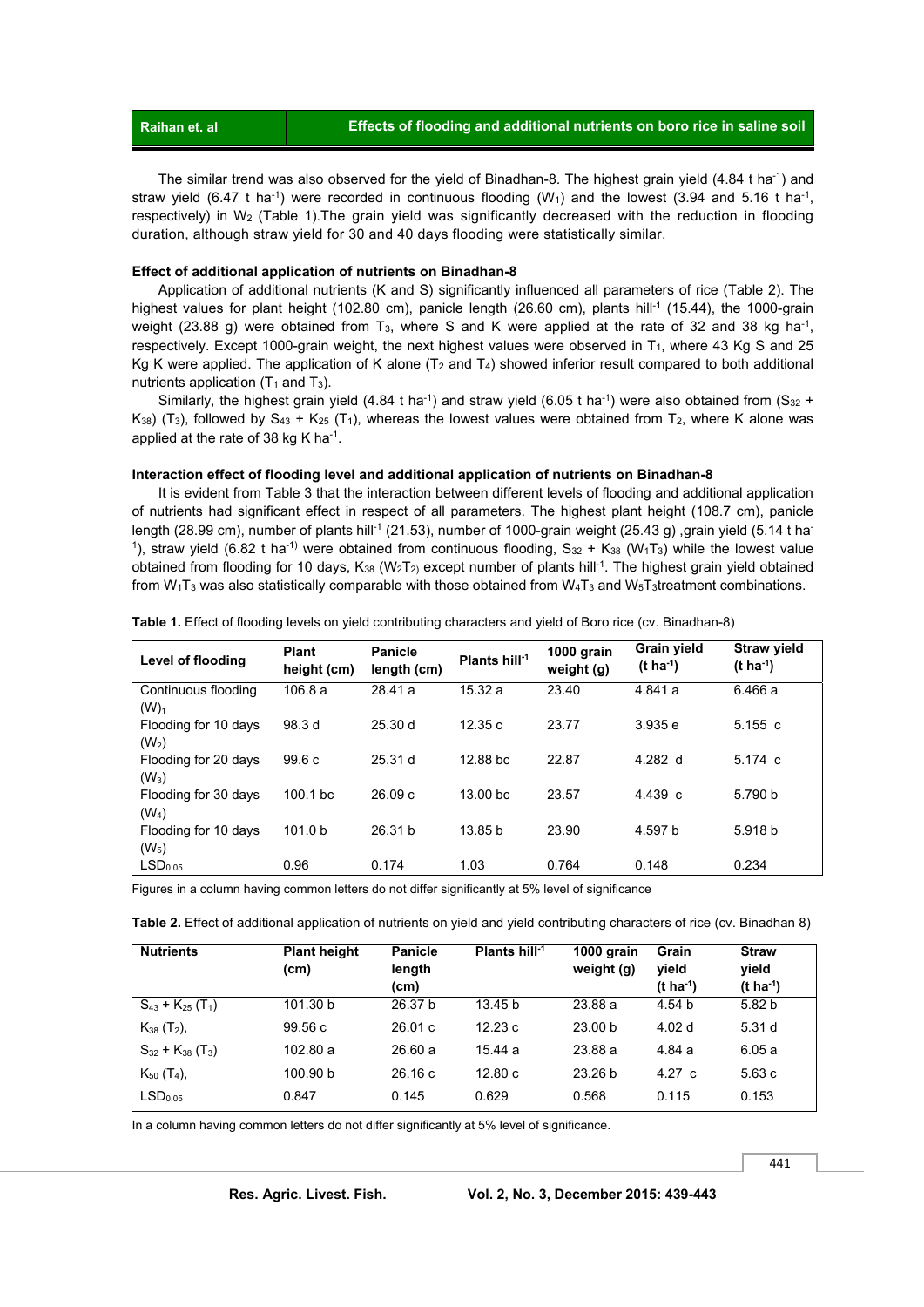Raihan et. al

Table 3. Interaction effect of flooding levels and additional application of nutrients on yield and yield contributing characters of rice (cv. Binadhan-8)

| <b>Flooding</b><br><b>×</b> nutrient | <b>Plant</b><br>height (cm) | <b>Panicle</b><br>length (cm) | Plants hill-1      | 1000 grain<br>weight (g) | Grain yield<br>$(t \, ha^{-1})$ | <b>Straw yield</b><br>(t ha <sup>-1</sup> ) |
|--------------------------------------|-----------------------------|-------------------------------|--------------------|--------------------------|---------------------------------|---------------------------------------------|
| $W_1T_1$                             | 107.20a                     | 28.39 b                       | 14.73 bc           | 22.27 fgh                | 5.06 ab                         | 6.43 <sub>b</sub>                           |
| $W_1$ T <sub>2</sub>                 | 103.6 b                     | 27.97 c                       | 12.00 g            | 22.50 efgh               | 4.32 ghi                        | 6.27 bcd                                    |
| $W_1T_3$                             | 108.7 a                     | 28.99 a                       | 21.53a             | 25.43 a                  | 5.14a                           | 6.82a                                       |
| $W_1T_4$                             | 107.8 a                     | 28.31 b                       | $13.00$ defg       | 23.40 cdefg              | 4.84 bcde                       | 6.34 bc                                     |
| $W_2T_1$                             | 98.37 fgh                   | 25.27 h                       | $12.33$ fg         | 24.65 abcd               | 4.08 ijk                        | 5.17 ijk                                    |
| W <sub>2</sub> T <sub>2</sub>        | 96.89 h                     | 25.07 h                       | 12.00 <sub>q</sub> | 21.89 h                  | 3.481                           | 4.731                                       |
| W <sub>2</sub> T <sub>3</sub>        | 100.4 cdef                  | 25.77 f                       | 13.00 defg         | 24.87 abc                | 4.58 efg                        | 5.70 fgh                                    |
| $W_2T_4$                             | 97.47 gh                    | 25.10 h                       | 12.07 <sub>q</sub> | 23.68 bcdef              | 3.601                           | 5.02 jkl                                    |
| $W_3T_1$                             | 98.87 fgh                   | 25.39 gh                      | $13.20$ cdefg      | 23.18 defgh              | 4.320ghi                        | 5.36 hij                                    |
| $W_3T_2$                             | 99.07 efg                   | 25.21 h                       | $12.27$ fg         | 22.10 gh                 | 3.93k                           | 4.89 kl                                     |
| $W_3T_3$                             | 101.3 cd                    | 25.40 gh                      | 13.60 bcdefg       | 22.65 efgh               | 4.66 def                        | 5.43 hi                                     |
| $W_3T_4$                             | 99.13 efg                   | 25.22 h                       | 12.47 efg          | 23.57 cdefg              | 4.22 hij                        | 5.02 jkl                                    |
| $W_4T_1$                             | 101.0 cde                   | 26.41d                        | 12.80 defg         | 24.67 abc                | 4.71 cdef                       | $6.01$ cdef                                 |
| $W_4T_2$                             | 97.87 gh                    | $25.63$ fg                    | 12.47 efg          | 23.48 cdefg              | 3.96 jk                         | 5.05 jkl                                    |
| $W_4T_3$                             | 102.3 bc                    | 26.41 d                       | 14.07 bcde         | 22.67 efgh               | 4.87 abcd                       | 6.20 bcde                                   |
| $W_4T_4$                             | 99.27 defg                  | 25.92 ef                      | 12.67 defg         | 23.48 cdefg              | 4.22 hij                        | 5.90 defg                                   |
| $W_5T_1$                             | 101.1 cde                   | 26.37 d                       | 14.20 bcd          | 24.62 abcd               | 4.51 fgh                        | 6.12 bcde                                   |
| $W_5T_2$                             | 100.4 cdef                  | 26.19 de                      | 12.40 fg           | 25.05ab                  | 4.42 fgh                        | $5.61$ gh                                   |
| $W_5T_3$                             | 101.4 cd                    | 26.43 d                       | 15.00 b            | 23.77bcde                | 4.97 abc                        | 6.08 bcde                                   |
| $W_5T_4$                             | 101.1 cde                   | 26.23 de                      | 13.80 bcdef        | 22.17 gh                 | 4.49 fgh                        | 5.86 efg                                    |
| LSD <sub>0.05</sub>                  | 1.89                        | 0.325                         | 1.41               | 1.27                     | 0.258                           | 0.342                                       |

In a column having common letters do not differ significantly at 5% level of significance.

# **DISCUSSION**

Rice is one of the most widely grown crops in coastal areas (Akbar and Yabuno, 1972). Binadhan-8, a salt tolerant boro rice variety was tested in saline area to see the impacts of prolonged flooding with fresh water (in the form of irrigation) and additional application of two nutrients K and S on its yield performance. It was observed that the different levels of flooding had significant effect on the yield and yield components. The most yield and yield components were increased with increasing flooding duration, on the other hand, it decreased due to short duration flooding. Rice yield usually decreases at salt stress, but in this study it was increased due to application of fresh water in different duration. Certain depth of irrigation water is kept in the field for growing successful rice crop. This practice simultaneously helps in leaching of soluble salt consequently reducing soil salinity (SRDI, 2010). If sufficient irrigation water of good quality is available, introduction of rice crop is possible in saline area resulting in the additional production of grain vield.

Binadhan-8 was responded significantly due to application of different nutrients (K and S) over the normal recommended rate. Combined application of these two nutrients gave the better results than using K alone. Potassium application alleviated the stress condition and significantly improved dry matter yield and yield components in rice (Ebrahimi et al., 2012). The number of tillers increased significantly (P<0.01) by the application of potassium over control (Mohiti et al., 2011). Similar result found by Fatema and Khan (2013) who conducted a field experiment to evaluate the potentiality and effectiveness of gypsum in saline soils collected from coastal areas of Bangladesh. Growth and yield parameters of rice, such as, plant height, number of tillers, etc. were found to be significantly ( $p \le 0.05$ ) induced by the application of gypsum. Hanay et al. (2004)